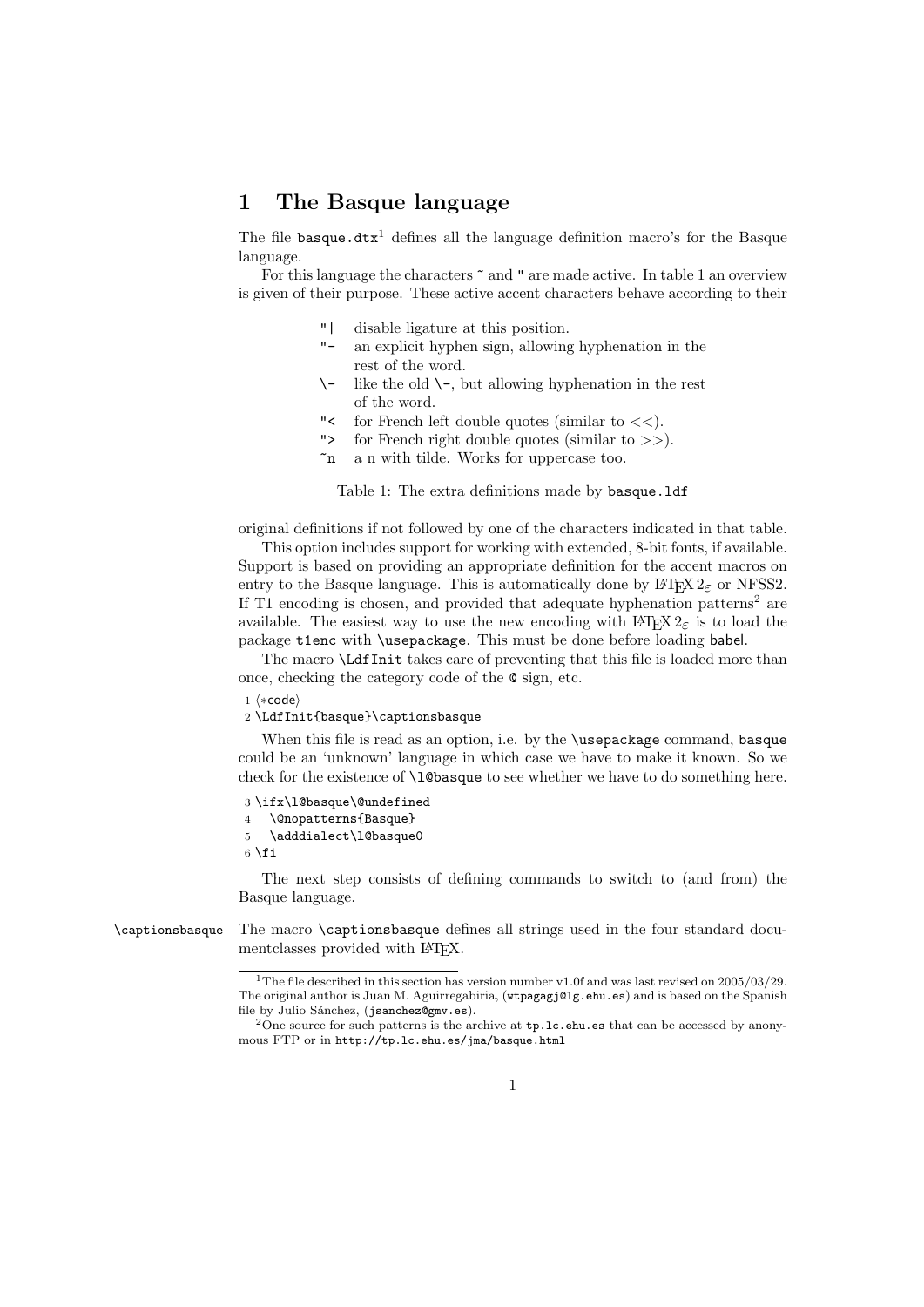```
7 \addto\captionsbasque{%
                 8 \def\prefacename{Hitzaurrea}%
                 9 \def\refname{Erreferentziak}%
                10 \def\abstractname{Laburpena}%
                11 \def\bibname{Bibliografia}%
                12 \def\chaptername{Kapitulua}%
                13 \def\appendixname{Eranskina}%
                14 \def\contentsname{Gaien Aurkibidea}%
                15 \def\listfigurename{Irudien Zerrenda}%
                16 \def\listtablename{Taulen Zerrenda}%
                17 \def\indexname{Kontzeptuen Aurkibidea}%
                18 \def\figurename{Irudia}%
                19 \def\tablename{Taula}%
                20 \def\partname{Atala}%
                21 \def\enclname{Erantsia}%
                22 \def\ccname{Kopia}%
                23 \def\headtoname{Nori}%
                24 \def\pagename{Orria}%
                25 \def\seename{Ikusi}%
                26 \def\alsoname{Ikusi, halaber}%
                27 \def\proofname{Frogapena}%
                28 \def\glossaryname{Glosarioa}%
                29 }%
   \datebasque The macro \datebasque redefines the command \today to produce Basque
                30 \def\datebasque{%
                31 \def\today{\number\year.eko\space\ifcase\month\or
                32 urtarrilaren\or otsailaren\or martxoaren\or apirilaren\or
                33 maiatzaren\or ekainaren\or uztailaren\or abuztuaren\or
                34 irailaren\or urriaren\or azaroaren\or
                35 abenduaren\fi~\number\day}}
  \extrasbasque
\noextrasbasque
                The macro \extrasbasque will perform all the extra definitions needed for the
                Basque language. The macro \noextrasbasque is used to cancel the actions of
                 \extrasbasque. For Basque, some characters are made active or are redefined. In
                particular, the " character and the " character receive new meanings. Therefore
                these characters have to be treated as 'special' characters.
                36 \addto\extrasbasque{\languageshorthands{basque}}
                37 \initiate@active@char{"}
                38 \initiate@active@char{~}
                39 \addto\extrasbasque{%
                40 \bbl@activate{"}%
                41 \bbl@activate{~}}
```
Don't forget to turn the shorthands off again.

```
42 \addto\noextrasbasque{
```

```
43 \bbl@deactivate{"}\bbl@deactivate{~}}
```
Apart from the active characters some other macros get a new definition. Therefore we store the current one to be able to restore them later.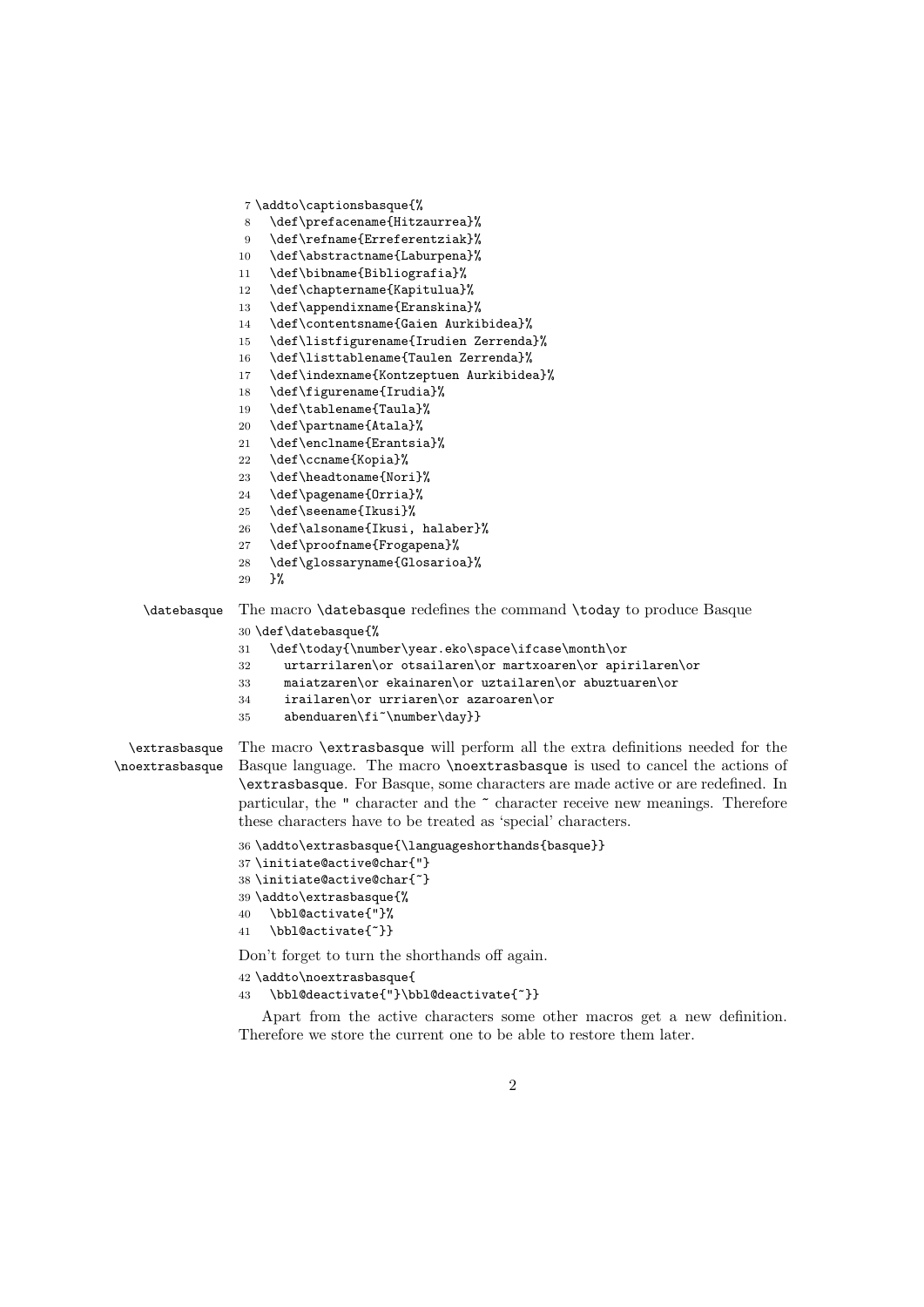44 \addto\extrasbasque{%

- 45 \babel@save\"%
- 46 \babel@save\~%
- 47 \def\"{\protect\@umlaut}%
- 48 \def\~{\protect\@tilde}}
- \basquehyphenmins Basque hyphenation uses \lefthyphenmin and \righthyphenmin both set to 2. 49 \providehyphenmins{\CurrentOption}{\tw@\tw@}
	- \dieresia The original definition of \" is stored as \dieresia, because the we do not know \texttilde what is its definition, since it depends on the encoding we are using or on special macros that the user might have loaded. The expansion of the macro might use the  $T_F X$  \accent primitive using some particular accent that the font provides or might check if a combined accent exists in the font. These two cases happen with respectively OT1 and T1 encodings. For this reason we save the definition of  $\Upsilon$  and use that in the definition of other macros. We do likewise for  $\Upsilon$  and  $\Upsilon$ . The present coding of this option file is incorrect in that it can break when the encoding changes. We do not use \tilde as the macro name because it is already defined as \mathaccent.

```
50 \let\dieresia\"
51\let\texttilde\
```
\@umlaut \@tilde We check the encoding and if not using T1, we make the accents expand but enabling hyphenation beyond the accent. If this is the case, not all break positions will be found in words that contain accents, but this is a limitation in T<sub>E</sub>X. An unsolved problem here is that the encoding can change at any time. The definitions below are made in such a way that a change between two 256-char encodings are supported, but changes between a 128-char and a 256-char encoding are not properly supported. We check if T1 is in use. If not, we will give a warning and proceed redefining the accent macros so that TEX at least finds the breaks that are not too close to the accent. The warning will only be printed to the log file.

```
52 \ifx\DeclareFontShape\@undefined
53 \wlog{Warning: You are using an old LaTeX}
54 \wlog{Some word breaks will not be found.}
55 \def\@umlaut#1{\allowhyphens\dieresia{#1}\allowhyphens}
56 \def\@tilde#1{\allowhyphens\texttilde{#1}\allowhyphens}
57 \else
58 \edef\bbl@next{T1}
59 \ifx\f@encoding\bbl@next
60 \let\@umlaut\dieresia
61 \let\@tilde\texttilde
62 \else
63 \wlog{Warning: You are using encoding \f@encoding\space
64 instead of T1.}
65 \wlog{Some word breaks will not be found.}
66 \def\@umlaut#1{\allowhyphens\dieresia{#1}\allowhyphens}
67 \def\@tilde#1{\allowhyphens\texttilde{#1}\allowhyphens}
68 \fi
```